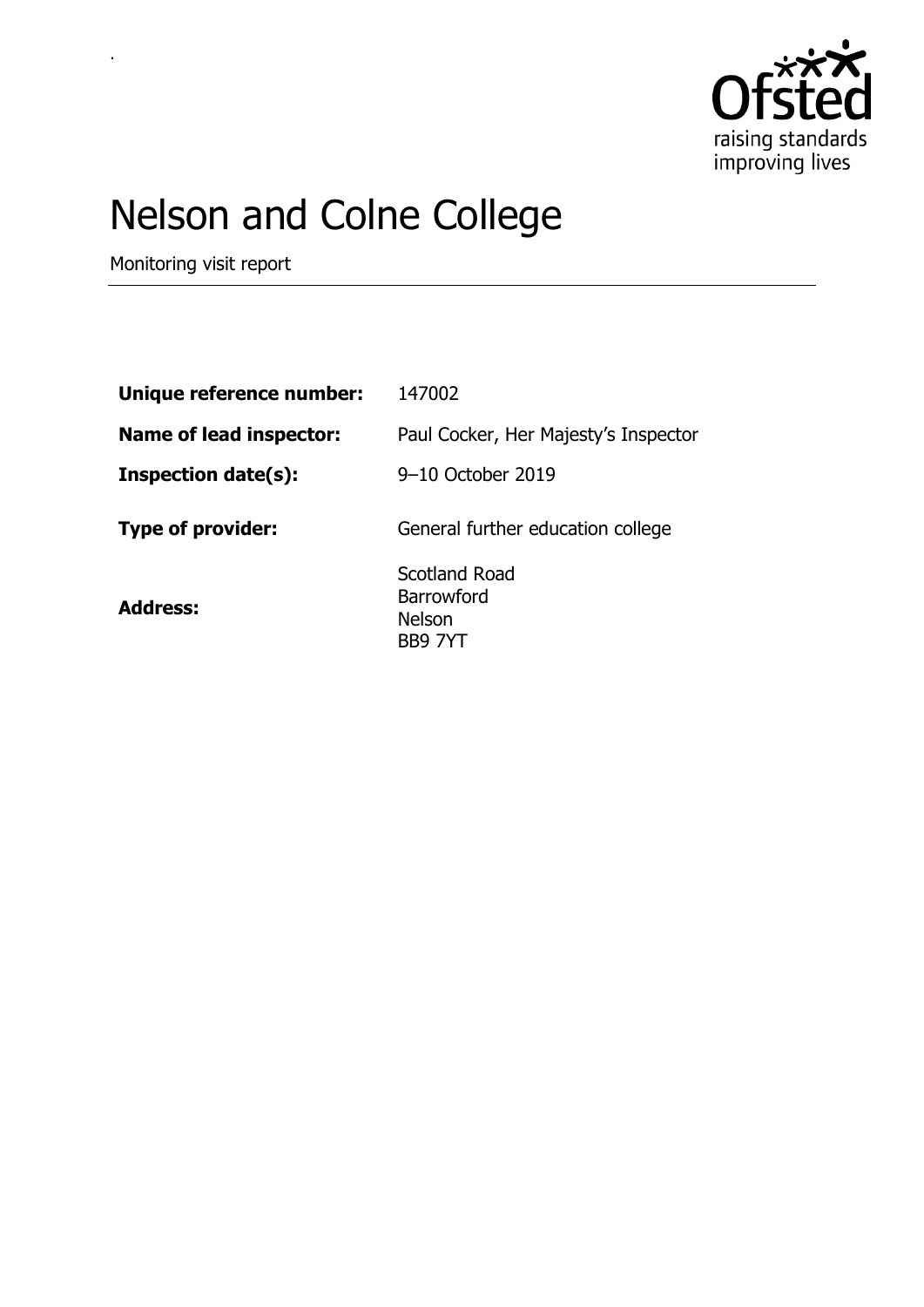

## **Monitoring visit: main findings**

## **Context and focus of visit**

On 30 November 2018, Nelson and Colne College merged with Accrington and Rossendale College. The newly merged college provides education and training to 2,300 young people, 3,835 adult learners, 1,296 apprentices and 114 learners with high needs.

At their previous full inspections, Nelson and Colne College was judged outstanding and Accrington and Rossendale College was judged good. At Nelson and Colne College's previous inspection in June 2008, all key judgements were outstanding, with the exception of achievement and standards, which was good.

At Accrington and Rossendale College's previous inspection in January 2018, all key judgements and provision types were good, with the exception of apprenticeships, which required improvement.

The themes for this monitoring visit were selected from the areas for improvement identified at the previous inspection of Accrington and Rossendale College. The progress judgements from this monitoring visit will inform Ofsted's risk assessment as to the timing of the next full inspection of the merged college.

## **Themes**

### **How effective have leaders and managers been in improving the quality of education that apprentices receive on their training programmes?**

**Significant progress**

Leaders and managers have worked hard since the merger of the two colleges to improve the standard of training that apprentices receive. They have nurtured very effective links with industry specialists.

Managers and staff use their local intelligence about the health sector to develop and put in place very effective learning programmes. They use innovative ways to develop and plan the curriculum. For example, the principal has seconded a member of the local hospital's workforce development team to help develop the curriculum. This development benefits all learning programmes at the college, including apprenticeships.

Managers' and trainer-assessors' planning of the off-the-job training ensures that apprentices acquire useful and powerful knowledge that is linked closely to apprentices' training in the workplace. This allows apprentices to successfully practise and implement what they learn in the classroom in their jobs. Apprentices apply their new knowledge and skills at work. This ensures that they are more effective employees and that their work is accurate and of a high quality. For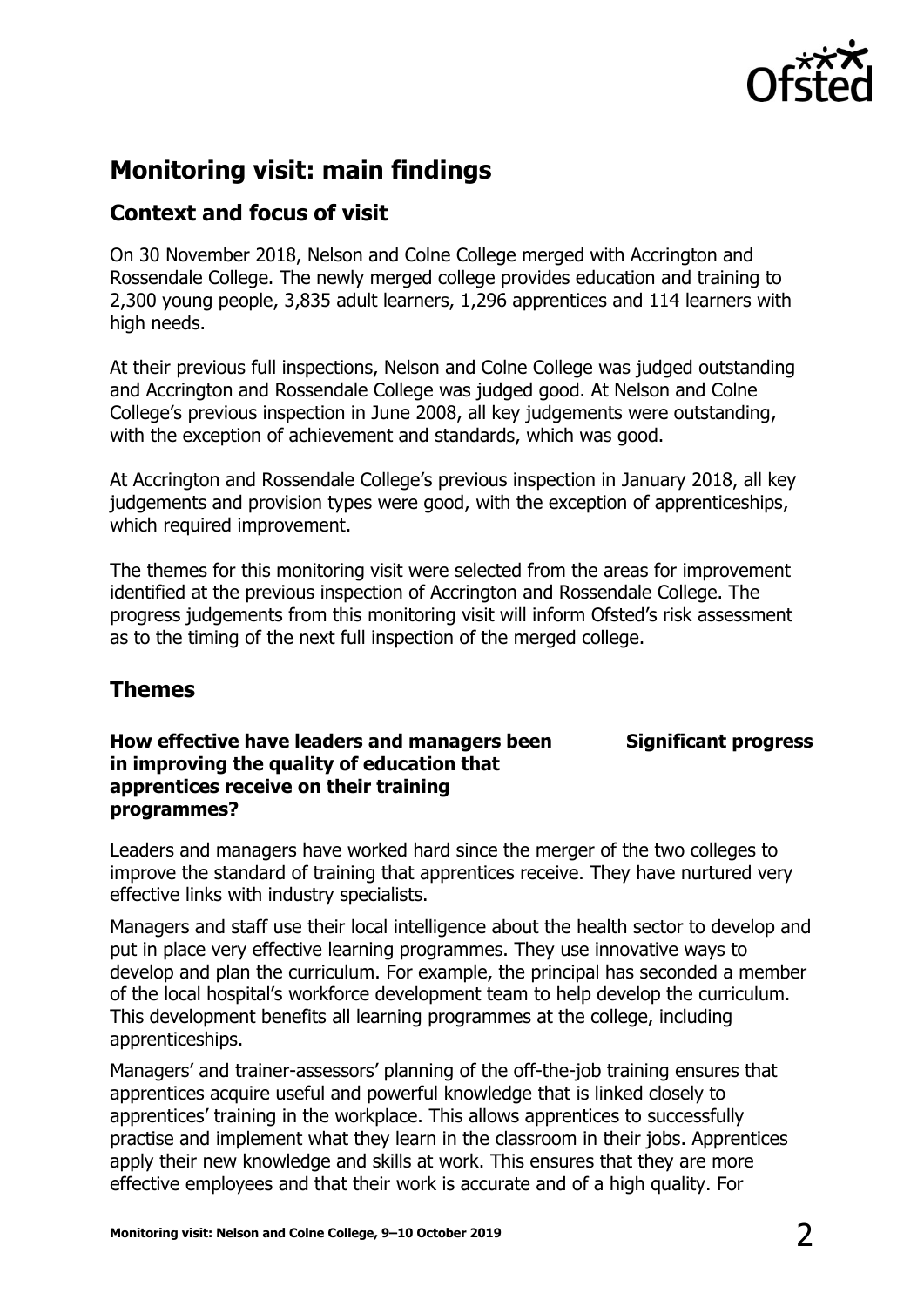

example, business management apprentices confidently use their newly acquired knowledge of coaching to develop a colleague's touch-typing skills.

Assessors and workplace mentors implement the curriculum effectively. They ensure that apprentices' on- and off-the-job training is appropriately coordinated. Workplace mentors provide effective curriculum support to apprentices to ensure that they swiftly develop the necessary skills that they need and their employers require. This results in apprentices quickly making an effective contribution to their employers' businesses.

Apprentices who are at risk of not completing their apprenticeship on time receive effective support to help them catch up. Leaders and managers have an accurate oversight of the progress that apprentices make on their programmes. The vast majority of apprentices complete their programme on time.

#### **Reasonable progress**

#### **How effective have leaders, managers and staff been in making sure that apprentices have an appropriate understanding of the dangers of radicalisation and extremism?**

While leaders and managers ensure that apprentices receive training about the dangers of radicalisation and extremism at the start of their programmes, this learning is not sufficiently reinforced throughout apprentices' training. For example, apprentices are not aware of risks such as far-right extremism.

#### **Significant progress**

#### **How effectively do teachers and assessors use assessments completed at the start of the programme to implement a demanding curriculum so that all learners and apprentices can achieve their potential?**

Staff ensure that learners and apprentices complete appropriate assessments at the start of their programmes to assess what they know and can do. They use the results of these assessments to plan an ambitious learning programme. As a result, many learners and apprentices receive a rich experience at college. They learn new knowledge that will support them in their next steps of learning or future careers. For example, high-needs learners undertake supported internships at the local hospital trust, which improves their confidence and teamworking skills. This helps them to gain employment and/or greater independence. Management apprentices at a local law firm develop coaching skills which they put in place in their management roles to good effect.

Leaders and managers have nurtured long-standing and effective relationships with local employers. They work with these employers to ensure that learners receive a fulfilling learning experience to meet their aspirations. For example, health and social care level 3 study programme learners are rightly upbeat about their experiences in local hospitals. They take part in a wide range of placements throughout a hospital. These include placements in dermatology, post-natal care, rehabilitation wards, podiatry, urgent care and endoscopy. This allows them to experience different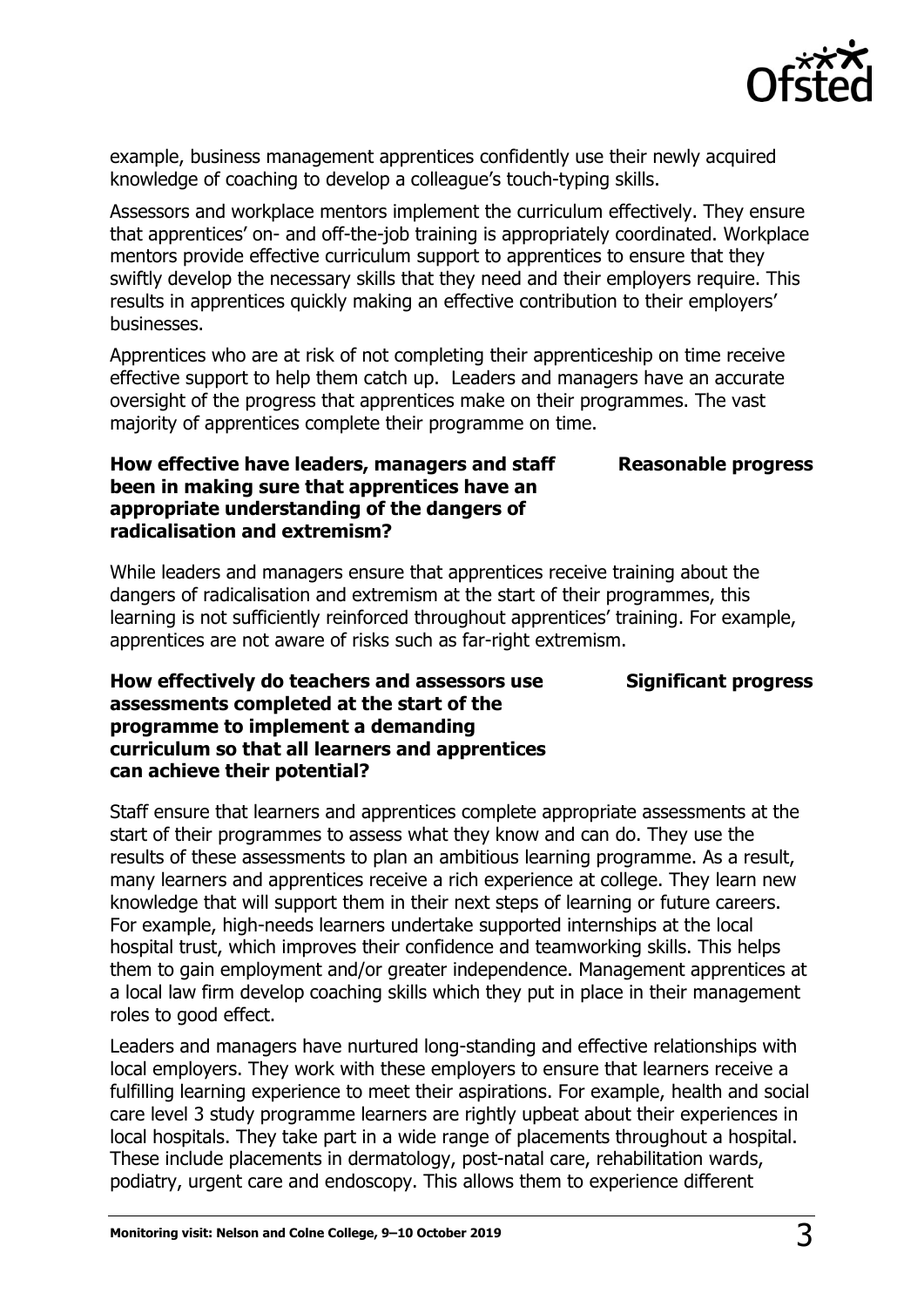

specialisms in preparation for applying for jobs at the hospital or applications to university to start nursing and health-related degrees.

While learners have a good understanding of how their learning is structured, a few management apprentices do not always know what they will do next on their programme. This prevents them from completing additional independent study to prepare them for the next stage of their learning.

#### **How successful have leaders and managers been in improving learners' and apprentices' knowledge in English and mathematics? Significant progress**

Since the merger of the two colleges, leaders have prioritised the improvement in the English and mathematics curriculum. This has resulted in the successful implementation of the 'big fat English and mathematics strategy'. This strategy ensures that all learners and apprentices benefit from extended time with teachers to develop these important skills.

Leaders work closely with other outstanding colleges in the region and local schools to improve further the quality of education in English and mathematics. For example, the principal leads the strategy that helps learners and apprentices to continually improve their skills and belief in themselves throughout their programme and in their personal lives.

All learners at the merged college now receive structured learning of three hours per week for English and mathematics. Those learners and apprentices who need further support receive additional intervention workshops that help them to improve their knowledge, with the aim of improving their confidence in these subjects and achieving these qualifications.

Teachers use assessments completed at the start of the course or programme to identify gaps in learners' and apprentices' knowledge. They use this information to plan learning to improve their knowledge and skills. Learners can confidently articulate how they have improved their skills. For example, English GCSE learners are proud that they have improved their first assessment marks from the start of the course by using similes, personification and adverbs to improve their scores in their first assessments. Learners on painting and decorating courses studying functional mathematics are proud that they can use ratios precisely to mix different colours to achieve the required paint shade.